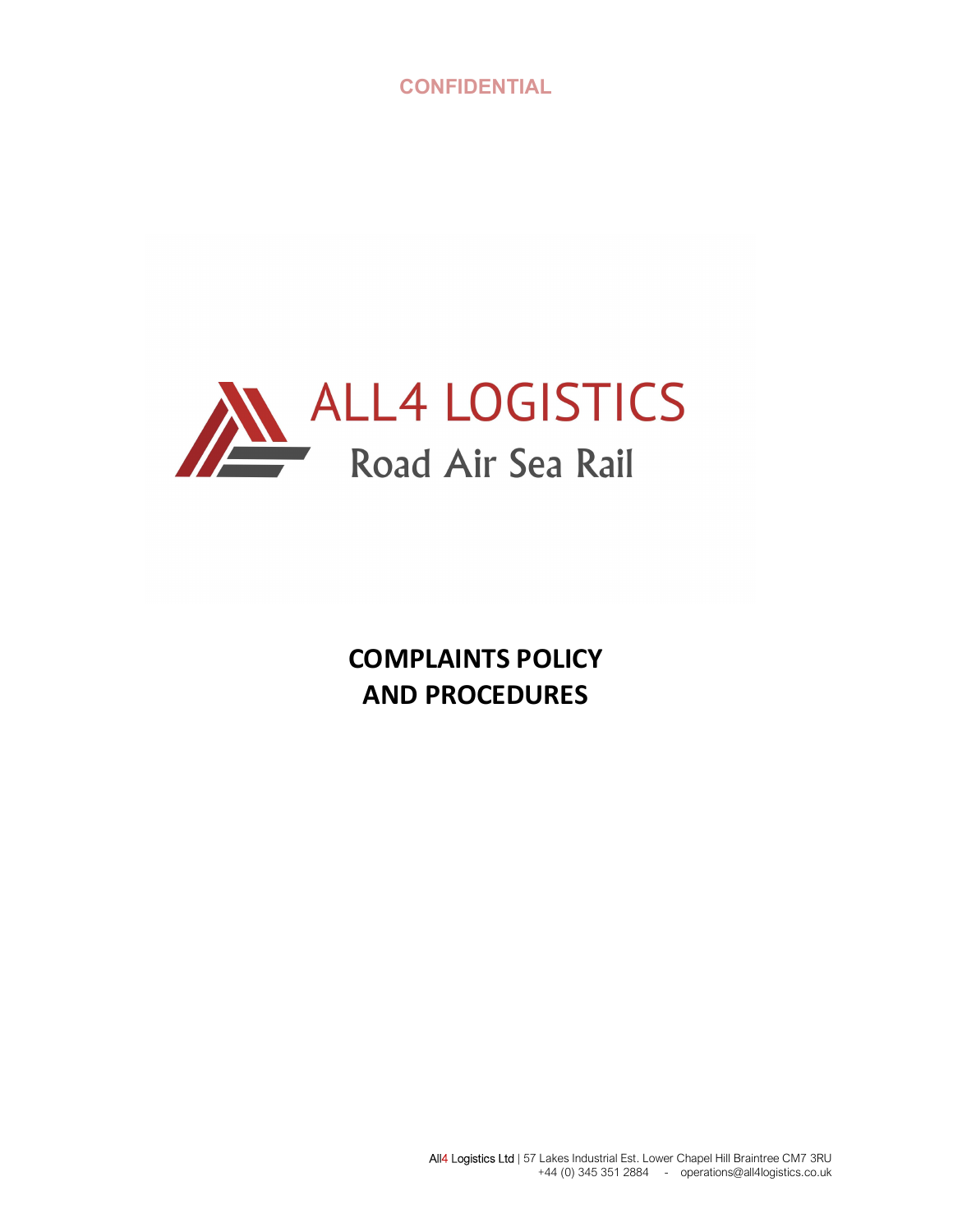| <b>Policy title:</b>                            | <b>Complaints Policy and Procedures</b>                         |  |            |  |                     |            |  |  |
|-------------------------------------------------|-----------------------------------------------------------------|--|------------|--|---------------------|------------|--|--|
| <b>Issue date:</b>                              |                                                                 |  | 15/03/2021 |  | <b>Review date:</b> | 15/03/2022 |  |  |
| <b>Version:</b>                                 | <b>Issued by:</b><br>v1.0<br>Caroline Millea Downing - Director |  |            |  |                     |            |  |  |
| ALL 4 LOGISTICS LTD. - Entire company<br>Scope: |                                                                 |  |            |  |                     |            |  |  |

| <b>Associated</b>  | <b>Customer Complaint Form</b>     |  |  |  |  |
|--------------------|------------------------------------|--|--|--|--|
| documentation:     |                                    |  |  |  |  |
| <b>Appendices:</b> | n/a                                |  |  |  |  |
| Approved by:       | Caroline Millea Downing - Director |  |  |  |  |
|                    |                                    |  |  |  |  |

| <b>Review and</b><br>consultation<br>process: | Regular review on date above by Caroline Millea Downing           |
|-----------------------------------------------|-------------------------------------------------------------------|
| <b>Responsibility for</b>                     | Day to day responsibility for implementation is Caroline Millea   |
| <b>Implementation &amp;</b>                   | Downing                                                           |
| <b>Training:</b>                              | Day to day responsibility for training is Caroline Millea Downing |

| <b>Revisions:</b> |                            |                       |
|-------------------|----------------------------|-----------------------|
| Date:             | Author:                    | <b>Description:</b>   |
| 15.03.2021        | Caroline Millea<br>Downing | v1.0 Initial document |
|                   |                            |                       |
|                   |                            |                       |
|                   |                            |                       |

| <b>Distribution</b> | Digital copy on Google Drive. Paper copy stored in Head office. Copy of |  |  |  |  |  |  |
|---------------------|-------------------------------------------------------------------------|--|--|--|--|--|--|
|                     | Complaints Procedure in website Terms and Conditions page.              |  |  |  |  |  |  |
|                     |                                                                         |  |  |  |  |  |  |
|                     |                                                                         |  |  |  |  |  |  |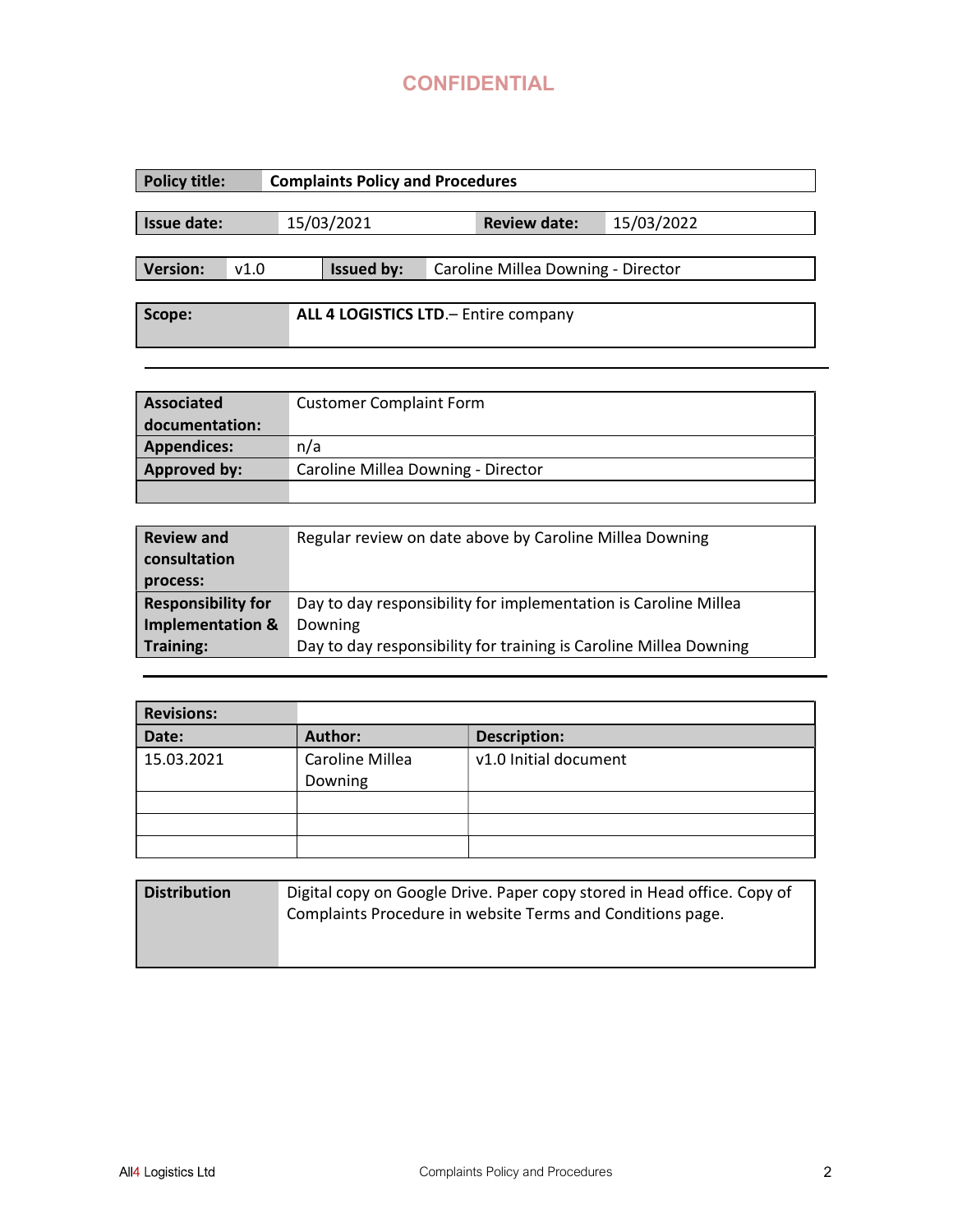# Table of Contents

- 1. Policy aim
- 2. Scope
- 3. Definitions
- 4. Responsibilities
- 5. Procedures
- 6. Our 6 steps complaint process
- 7. When the complaint is about one of our employees
- 8. Complaints under the investigation of a regulator or a Law Enforcement Agency
- 9. Complaint escalation process
- 10. The customer's rights under Consumer Law
- 11. Road Haulage Association complaint process
- 12. Complaint escalation diagram
- 13. Customer Complaint Form, Log and Quarterly Log template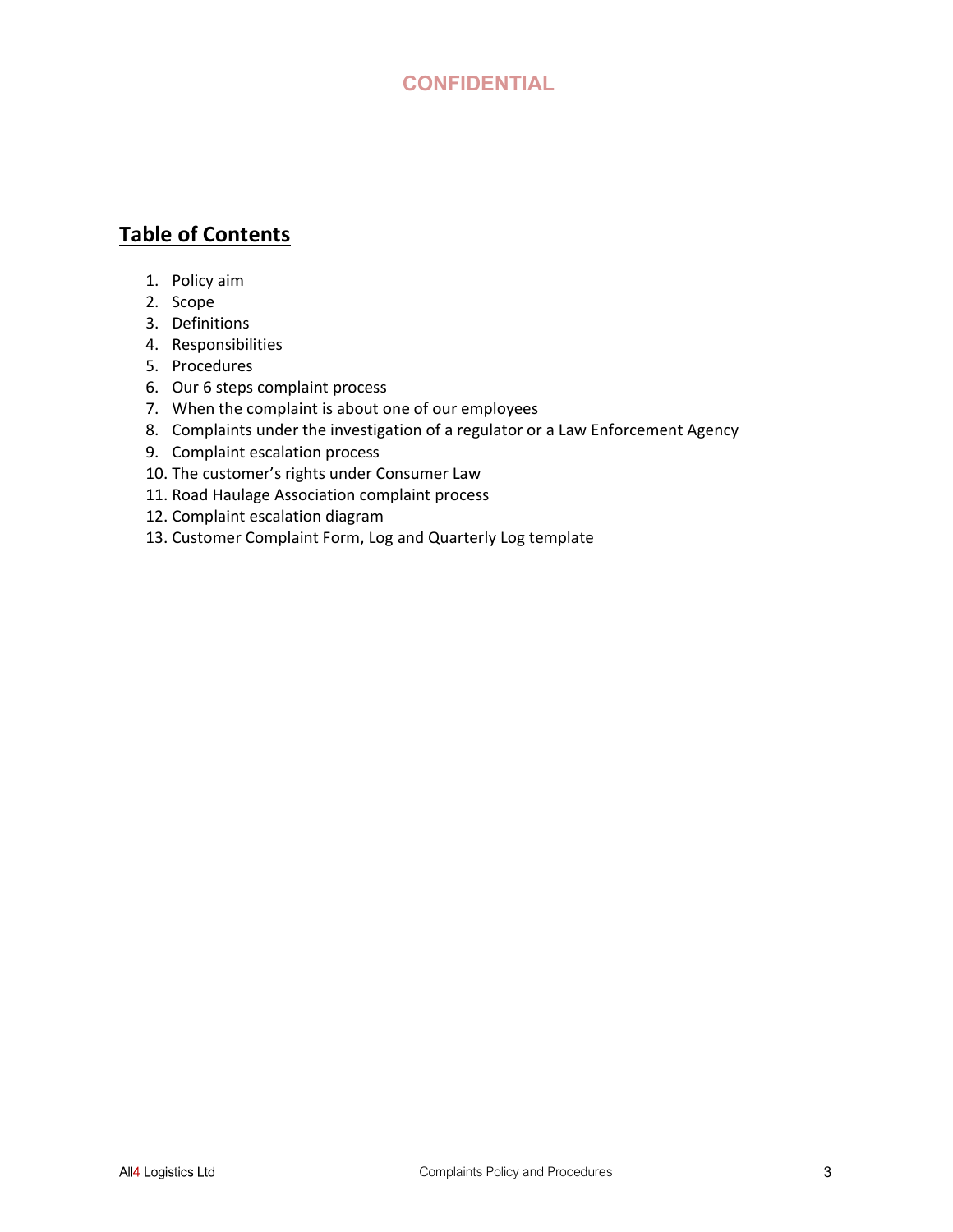# 1. Policy aim

All 4 Logistics seeks to maintain and enhance its reputation of providing high quality products and services. We value complaints as they assist us to improve our products, services, and customer service.

We are committed to being responsive to the needs and concerns of our customers or potential customers and to resolving complaints as quickly as possible.

This policy has been designed to provide guidance to both our customers and staff on the way All 4 Logistics receives and manages a complaint. We are committed to being consistent, fair, and impartial when handling a complaint.

The objective of this policy is to ensure:

- Customers and our staff are aware of our complaint lodgement and handling processes.
- Customers and our staff understand our complaints handling process.
- All complaints are investigated impartially with a balanced view of all information or evidence.
- We take reasonable steps to actively protect all personal information.
- All complaints are considered on their merits considering individual circumstances and needs.

## 2. Scope

This policy applies to all staff and those subcontractors and suppliers handling customers on our behalf, except where the subcontractor or supplier has a different process stipulated withing its contractual agreements.

## 3. Definitions

In this policy a complaint means an expression of dissatisfaction by a customer relating to a product or service provided by All 4 Logistics that requires a response.

This includes dissatisfaction about the service provided, including the conduct of staff, subcontractors or suppliers handling customers on ALL 4 LOGISTICS behalf or the process involved in deciding what actions to take or not to take. However ALL 4 LOGISTICS may not always class as complaints, issues that are raised informally and addressed quickly.

### 4. Responsibilities

• It is the responsibility of all members of staff at ALL 4 LOGISTICS LTD to provide the best customer service possible withing our company values and guidelines and to resolve customers concerns as quickly, fairly, and thoroughly as possible.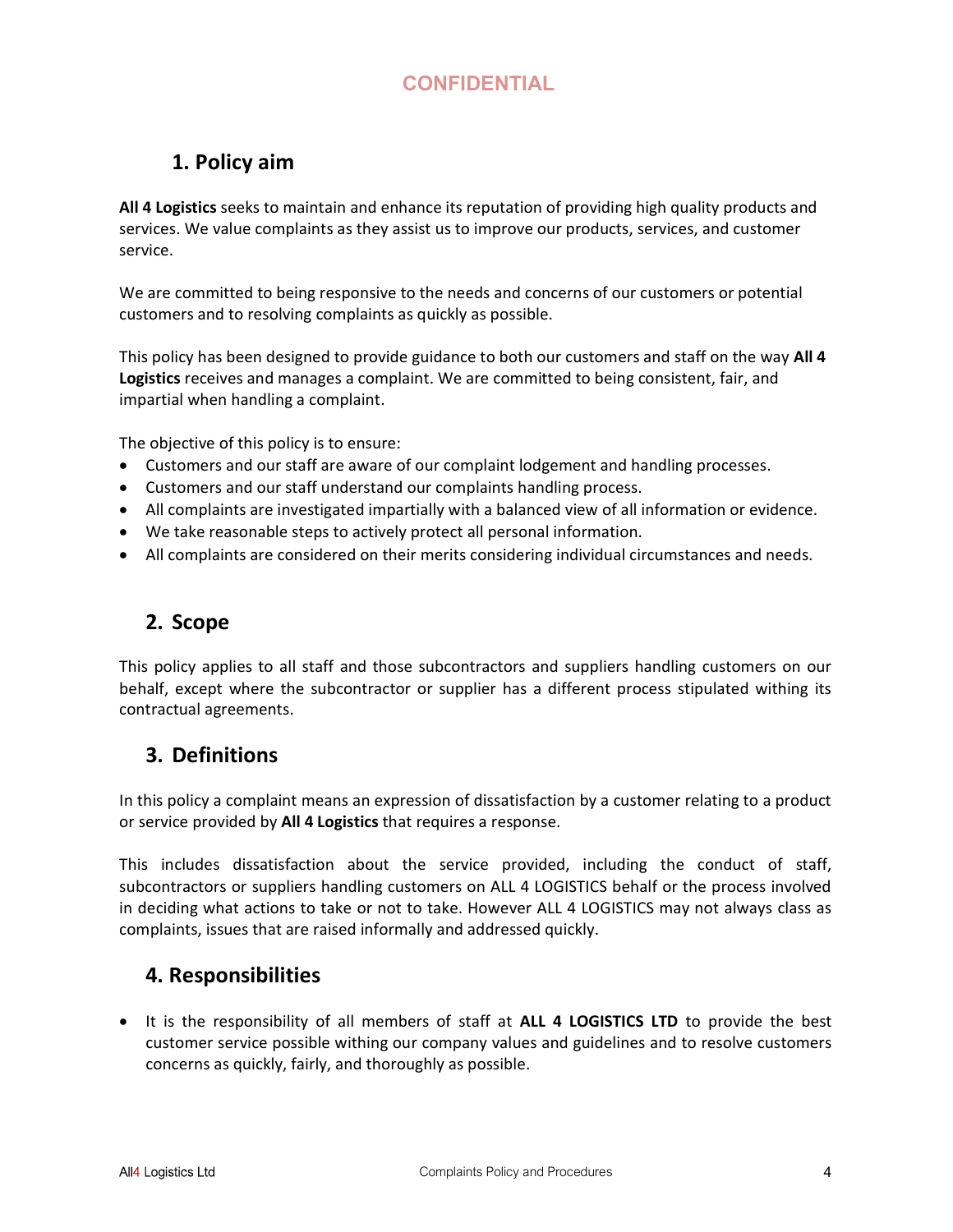- All staff, team members, subcontractors and suppliers handling customers on our behalf, shall comply with this policy and procedures except where the subcontractor or supplier has a different process stipulated withing its contractual agreements. Failure to do so may result in disciplinary action.
- ALL 4 LOGISTICS LTD view complaint as an opportunity to learn how we can continue to improve the services we provide to our customers. Where applicable, actions are taken to ensure that the problem does not occur again.

### 5. PROCEDURES

#### I. How to make a complaint

If a customer is dissatisfied with a products or service provided by ALL 4 LOGISTICS, the customer should in the first instance be encouraged to consider speaking directly with the staff member/s he/she/it has been dealing with. If the customer is uncomfortable with this or consider the relevant staff member is unable to address the concerns, he can lodge a complaint with us in one of the following ways:

- By completing a feedback form on its assigned management account.
- By completing a feedback or complaint, available on our offices or on our website at http://www.all4logistics.co.uk/complaint-form by downloading the form and sending it back to us via email or post. A copy of this form is attached at the end of this document.
- $\bullet$  By telephoning us on +44 (0) 345 351 2884
- By emailing us at operations@all4logistics.co.uk
- In person by speaking to any of our staff members

If we receive a complaint verbally and we consider it appropriate, we may ask the customer to put the complaint in writing.

#### II. Information required.

When we are investigating a complaint, we will be relying on information provided by the customer and information we may already be holding. We may need to contact the customer to clarify details or request additional information where necessary. To help us investigate the complaint quickly and efficiently we will ask the customer for the following information:

- Name and contact details,
- The name of the person the customer has been dealing with about the service or product,
- The nature of the complaint,
- Details of any steps the customer has already taken to resolve the complaint,
- Details of conversations the customer may have had with us that may be relevant to the complaint,
- Copies of any documentation which supports the complaint.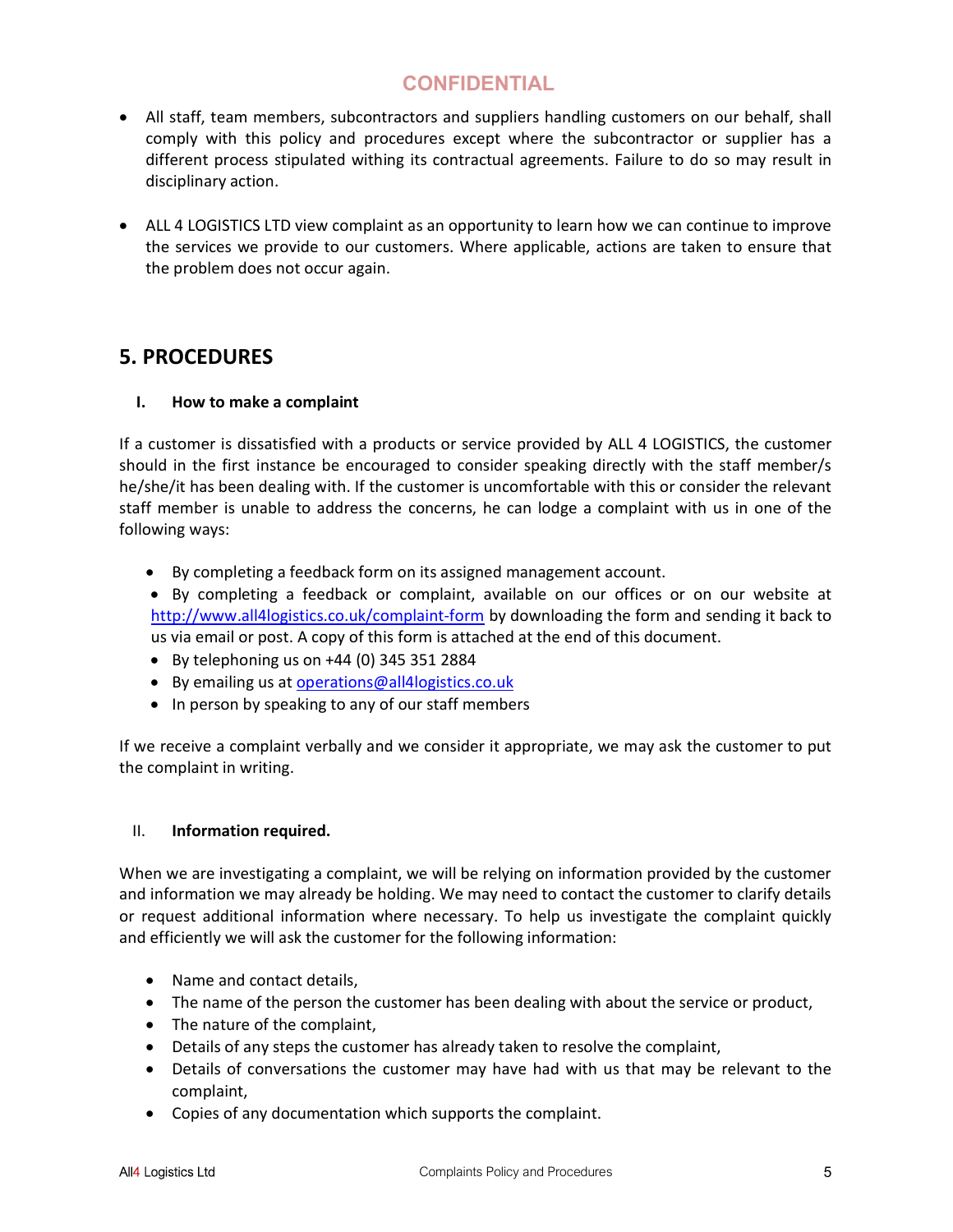• If the complaint is about the conduct of one of our drivers, we will ask for information related to the time and place such conduct had taken place as well as information on the plate number or vehicle description and any pictures the customer might provide.

#### III. Help when a customer makes a complaint.

The person receiving or managing the complaint should provide the customer with any assistance necessary to make the complaint. However, if the customer considers further assistance is needed, he /she can contact ALL 4 LOGISTICS management, to the attention of:

Caroline Downing - Director All 4 Logistics Ltd | 57 Lakes Industrial Est. Lower Chapel Hill Braintree CM7 3RU +44 (0) 345 351 2884 - operations@all4logistics.co.uk

#### IV. Recording complaints.

- When taking a complaint, we will record the name and contact details of the person/company making the complaint. We will also record all details of the complaint including the facts and the cause/s of the complaint, the outcome and any actions taken following the investigation of the complaint. We will also record all dates and times relating to actions taken to resolve the complaint and any communications between us and the person or company making the complaint. All complaints received will also be logged in our Complain Log and Quarterly Complaint Review form to help management monitor them.
- As part of our on-going improvement plan, complaints will be monitored for any identifying trends by management and rectification/remedial action taken to mitigate any identified issues.
- If a customer lodge a complaint we will record the personal information solely for the purposes of addressing the complaint.
- Any personal details will actively be protected from disclosure unless the customer expressly consent to its disclosure.
- Where a third-party supplier such as a driver or operator, was involved in the services, we may be required to speak with them to fully investigate the complaint thus the details of the complaint can be disclosed to the involved parties.

#### V. Feedback to customers

ALL 4 LOGISTICS is committed to resolving issues at the first point of contact; however, this will not be possible in all circumstances, in which case a more formal complaints process will be followed.

We will acknowledge receipt of the complaint within three (3) business days. Once the complaint has been received, we will undertake an initial review of the complaint. There may be circumstances during the initial review or investigation of the complaint where we may need to clarify certain aspects of the complaint or request additional documentation from the customer. In such circumstances we will explain the purpose of seeking clarification or additional documentation and provide the customer with feedback on the status of the complaint at that time.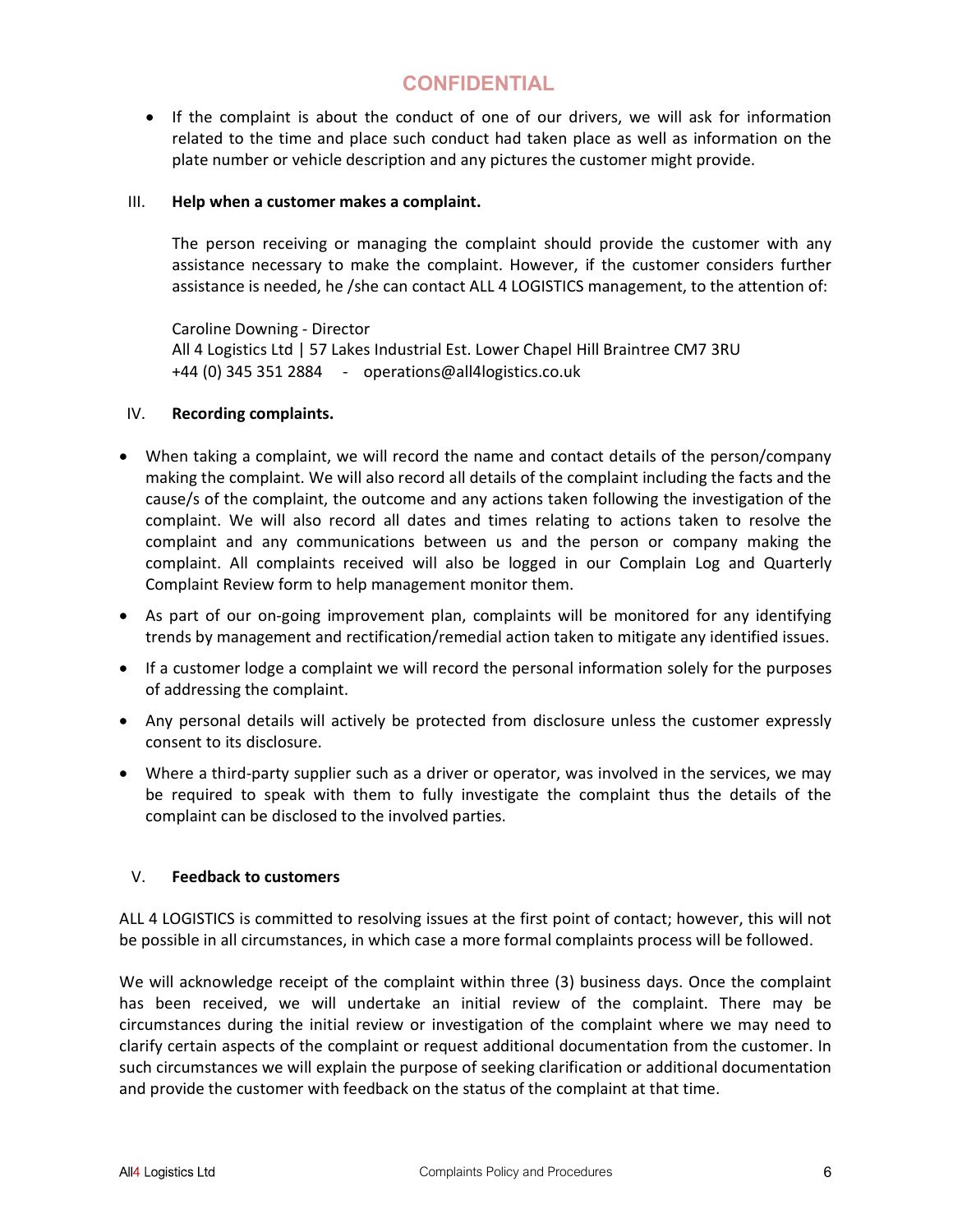We are committed to resolving the complaint within 10 business days of the customer lodging the complaint, however, this may not always be possible on every occasion. Where we have been unable to resolve a complaint within 10 business days, we will inform the customer of the reason for the delay and specify a date when we will be in a position to finalise the complaint process.

During the initial review or investigation stage we may need to seek further clarification or documentation from the customer to assist us in resolving the complaint. If we have sought clarification or additional documentation from the customer and we are waiting on the customer to provide this information, we may not be able to meet our 10-business day finalisation commitment. In such circumstances upon receipt of the customer's clarification or additional documentation we will indicate when we expect to be able to finalise the complaint process.

Once we have finalised the complaint process, we will advise the customer of our findings and any action we have taken. We will do this in writing, unless it has been mutually agreed that we can provide it to the customer verbally.

The customer have the right to make enquiries about the current status of the complaint at any time by contacting us.

### 6. Our 6 STEPS COMPLAINT PROCESS

- Step 1 We acknowledge: Within three business days of receiving a complaint we will acknowledge receipt of the complaint.
- Step 2 We review: We undertake an initial review of the complaint and determine what if any additional information or documentation may be required to complete an investigation. We may need to contact the customer to clarify details or request additional information where necessary.
- Step 3 We investigate: Within 10 business days of receiving the complaint we will investigate the complaint objectively and impartially, by considering the information the customer has provided us, our actions in relation to the customer's dealings with us and any other information which may be available, that could assist us in investigating the complaint.
- Step 4 We respond: Following our investigation we will notify the customer of our findings and any actions we may have taken in regard to the complaint.
- Step 5 We take action: Where appropriate we amend our business practices or policies, and we implement changes or actions to ensure the situation that originated the complaint is not repeated in the future.
- Step 6 We record: We will record the complaint for continuous improvement process and monitoring through regular review, any personal information will be recorded in accordance with relevant privacy legislation.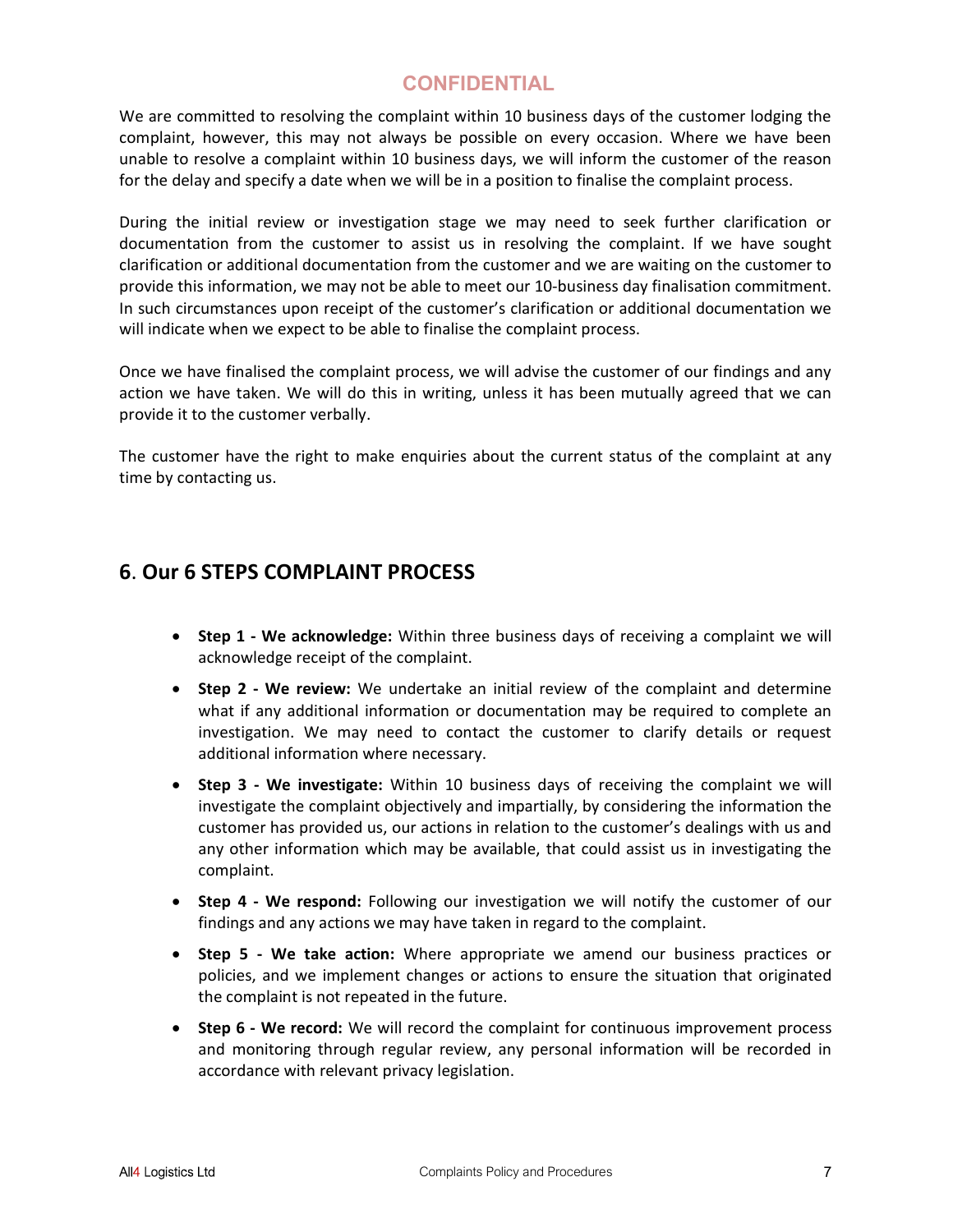### 7. When the complaint is about one of our employees.

If a customer complains about a member of our staff, we will treat the complaint confidentially, impartially, and equally (giving equal treatment to all people). We will investigate the complaint thoroughly by finding out the relevant facts, speaking with the relevant people and verifying explanations where possible.

We will also treat our staff members objectively by:

- Informing them of any complaint about their performance.
- Providing them with an opportunity to explain the circumstances.
- Providing them with appropriate support.
- Updating them on the complaint investigation and the result.

# 8. Complaints under the investigation of a regulator or a Law Enforcement Agency.

If a customer's complaint is currently being investigated by a relevant national, local or territorial consumer protection regulator or law enforcement agency we may cease to take further action in relation to the complaint pending finalisation of their investigation.

We will assist any agency with their investigations.

### 9. Complaint escalation process.

Where possible, we will attempt to resolve a complaint at the first point of contact. If we are unable to resolve the complaint at the first point of contact, we will undertake an investigation of the complaint and provide the customer with our findings.

If the customer is not satisfied with how the complaint has been handled, or the resolution provided by us, the customer can request us to escalate the complaint to the Road haulage Association (https://www.rha.uk.net/), for independent external review.

The approach will be to attempt to resolve the complaint through consultation, by working with both the costumer and us, to determine the relevant facts and establish a common ground. This organisation will remain open and impartial throughout the consultative process and consider the customer's complaint and our actions, in attempting to resolve the complaint on their merits.

If the customer is not satisfied with the outcome of the RHA consultation process, they will escalate the complaint onto the Department of Transport. The Department of Transport will investigate the complaint, our actions in regards to the complaint and take reasonable steps to resolve the complaint, by reaching a fair and independent view. The Department of Transport can issue sanctions to us if in their opinion such sanctions are an appropriate response to the complaint. These sanctions can include us being required to rectify our actions such as providing a refund.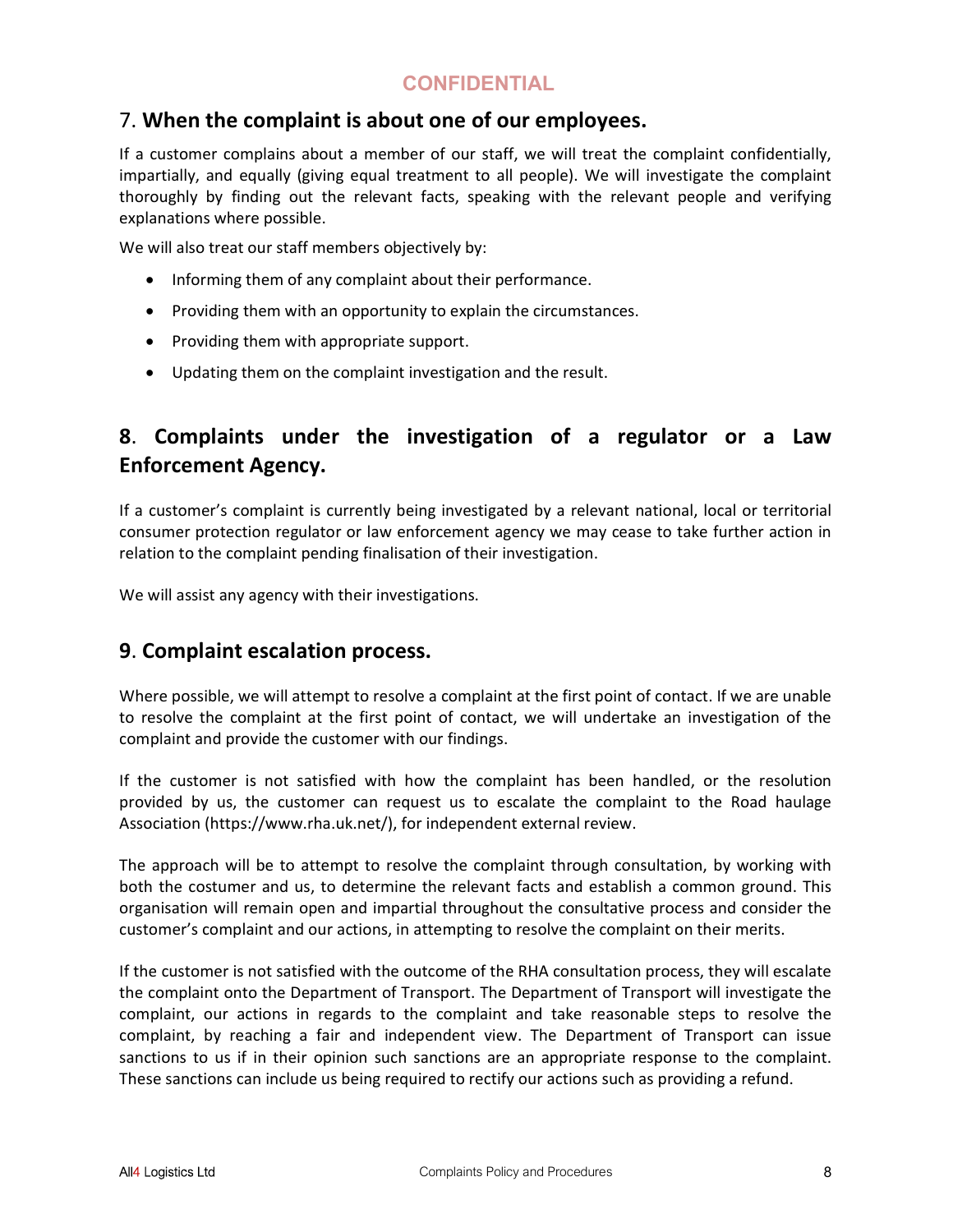### 10. The customer's rights under Consumer Law.

The consumer reserves the right to refer the complaint to the relevant local or national consumer protection agency at any time.

### 11. Road Haulage Association complaint process.

Complaints should be made by filling in the complaint form or post to the Peterborough office (Roadway House, Bretton Way, Bretton, Peterborough, PE3 8DD) for the attention of the complaints officer.

Complaints should be made as soon as possible and must be made within 6 months of the event. RHA will acknowledge the complaint within 7 working days and respond to the complaint within 30 working days. Complaints should contain as much detail as possible to enable the investigating officer to consider it thoroughly. The RHA is committed to resolving complaints as soon as possible so in the case of straightforward complaints, it may be possible for the RHA to respond within a week. Complaints that are of a more complex nature may take more time to investigate.

If a complaint is for a business partner service, RHA will engage the supplier in the complaint. The business partner will conduct their own investigations and, together with the RHA, respond within 40 working days.

 If a complaint is complex or needs extra investigation time, the RHA will write to the complainant to advise that it may exceed the 30 or 40 day target.

All complaints are recorded and may form quality improvement plans.

All complaints will be treated in confidence and will only be discussed with the business partners involved.

#### RHA Contact Details:

Peterborough (Head office)

Roadway House Bretton Way Bretton **Peterborough** PE3 8DD

Tel: 01733 261131 Email: headoffice@rha.uk.net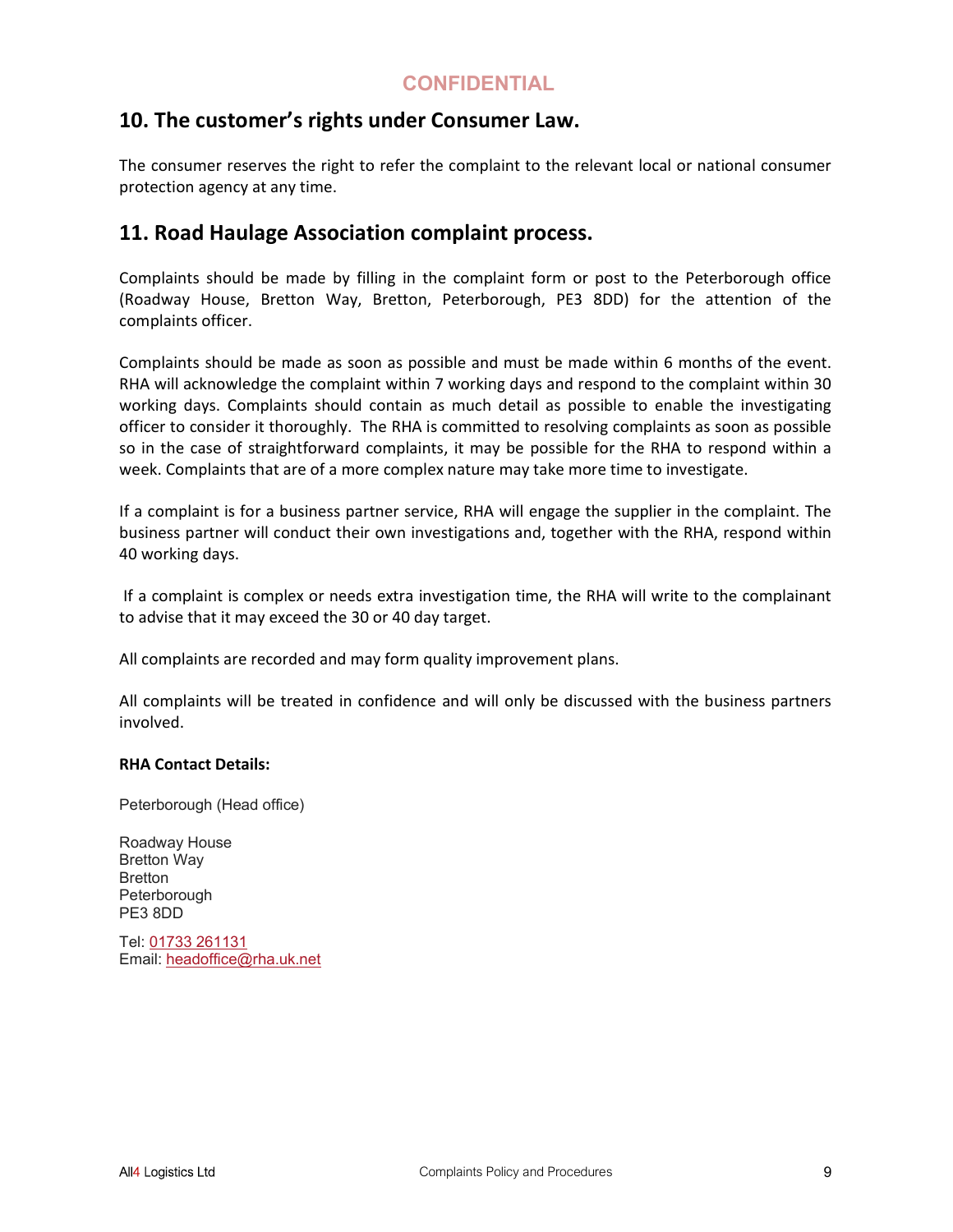## 12. Escalation process diagram

# ALL4 LOGISTICS<br>Road Air Sea Rail Tier 1 First Contact Resolution Our staff are empowered to resolve complaints, wherever possible, at first contact. **Tier 2** If the customer is not satisfied with our first Investigation contact response, the customer can request us to escalate the complaint. We will then investigate the complaint and consider all the relevant circumstances and information surrounding the complaint and inform the customer of our findings. Tier 3 \* If the customer indicate is not satisfied with the External Review outcome of our investigation we will (at the customer's request) refer the complaint to RHA for independent review. RHA will then attempt to resolve the matter through consultation, by working with the customer and us to resolve the complaint. **Tier 4** If the customer is not satisfied with RHA' resolution, the complaint will be referred to the Department of Transport. **Tier 5** If the customer is not satisfied with the outcome of the Department of Transport review, the Consumer Protection Agency customer can refer the complaint to his/her relevant local or national consumer protection agency. The customer have the right to make a direct complaint to his/her respective local or national consumer protection agency at any time throughout the complaint handling process.

# Complaint Escalation Process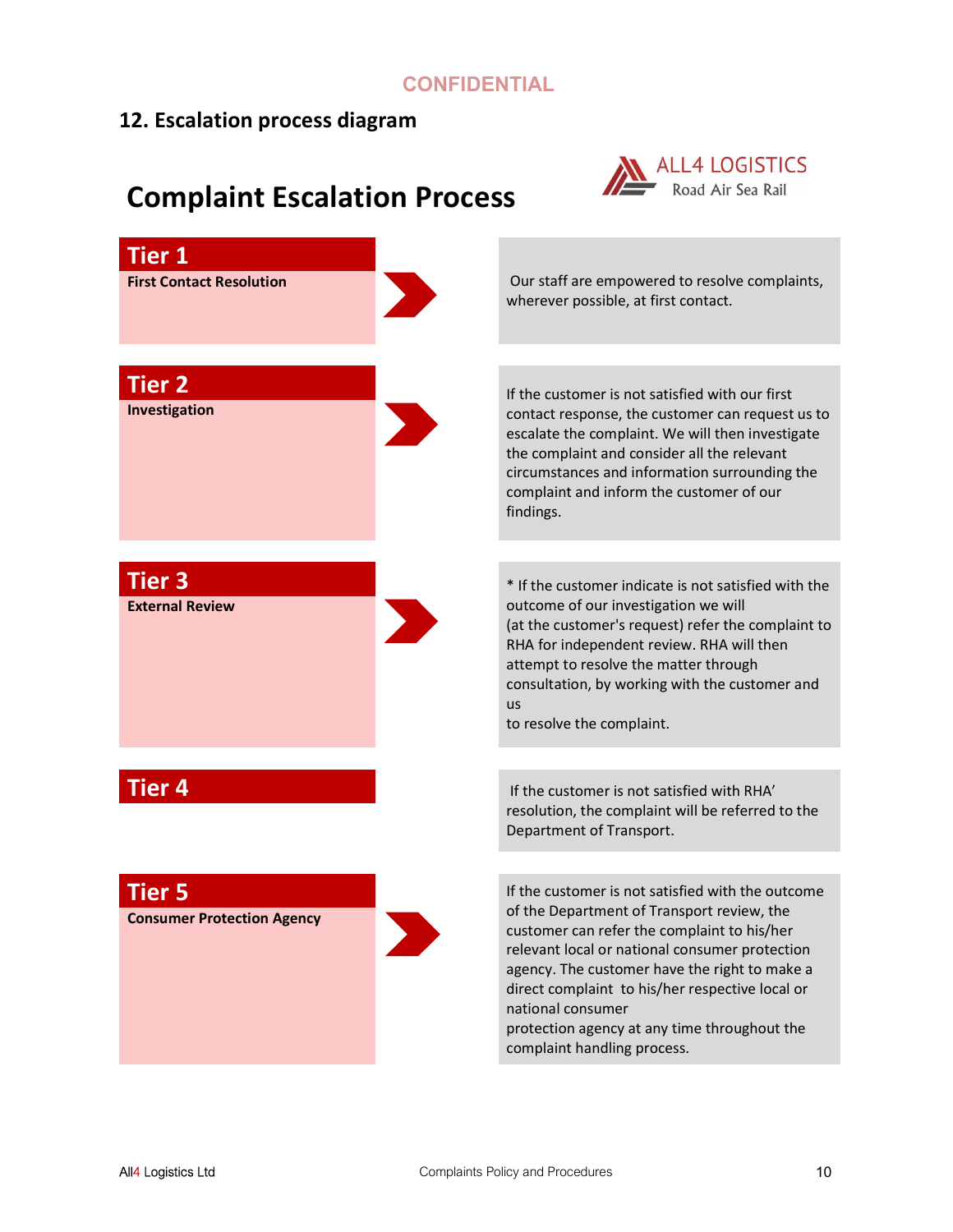### 13. Complaint form



# COSTUMER COMPLAINT FORM

To help us ensure that we understand your complaint and can respond promptly, please complete this form and return to the All 4 Logistics Ltd.

#### YOUR NAME:

| <b>NAME OF CUSTOMER</b><br>(if different):<br><b>YOUR ADDRESS:</b> |                 | Relationship to you: |  |
|--------------------------------------------------------------------|-----------------|----------------------|--|
| YOUR PHONE NUMBER:                                                 | <b>Business</b> | Mobile               |  |

#### PLEASE DESCRIBE YOUR COMPLAINT:

Please be as specific as you can. Include any names or dates as this may help resolve your complaint. You can use the back of this form or attach additional information to describe your complaint. Don't forget to attach all necessary documentation if any.

Please tell us HOW WOULD YOU LIKE TO SEE YOUR COMPLAINT RESOLVED:

Details of any evidence: Do not forget to include all documentation, if any, to validate your complaint.

Signature Date Date Communications and Date Date Date